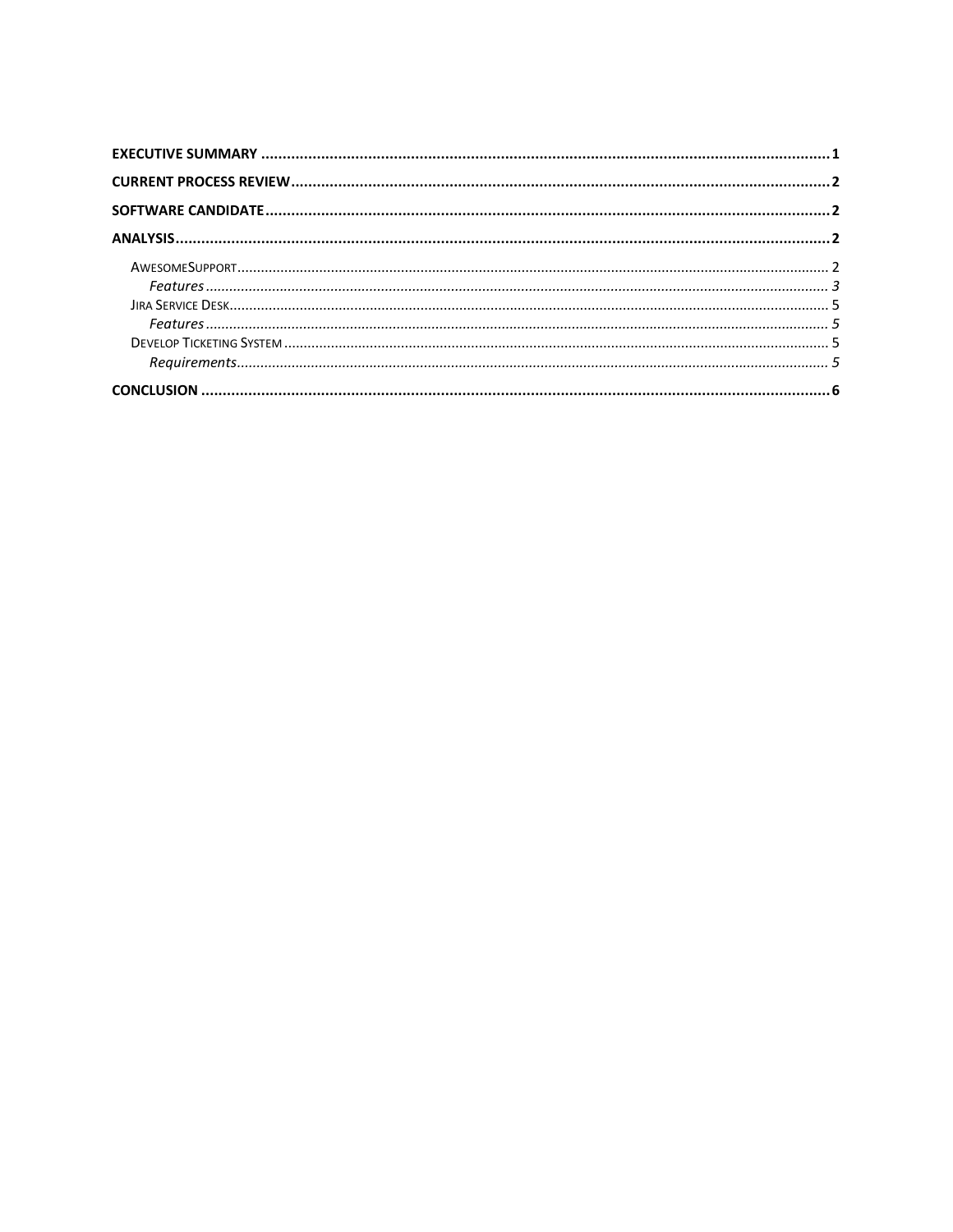# <span id="page-2-0"></span>**Executive Summary**

Over the past year or so the Web Ministry department has utilized SmartSheets and email to organize user support tickets. Upon reviewing our current process there is a need for a more accurate and faster approach — tools that will help move us into the right direction to better answer every ticket and provide support to our customers. In this document, I will share my analysis of two applications that we can look into incorporating as our go-to ticketing system for the Training Portal. Furthermore, will share their features, pros and cons and end with what my recommendation which is AwesomeSupport to start out, unless we really need tickets to be automatically created and need SLAs, then Jira Service Desk would be the option.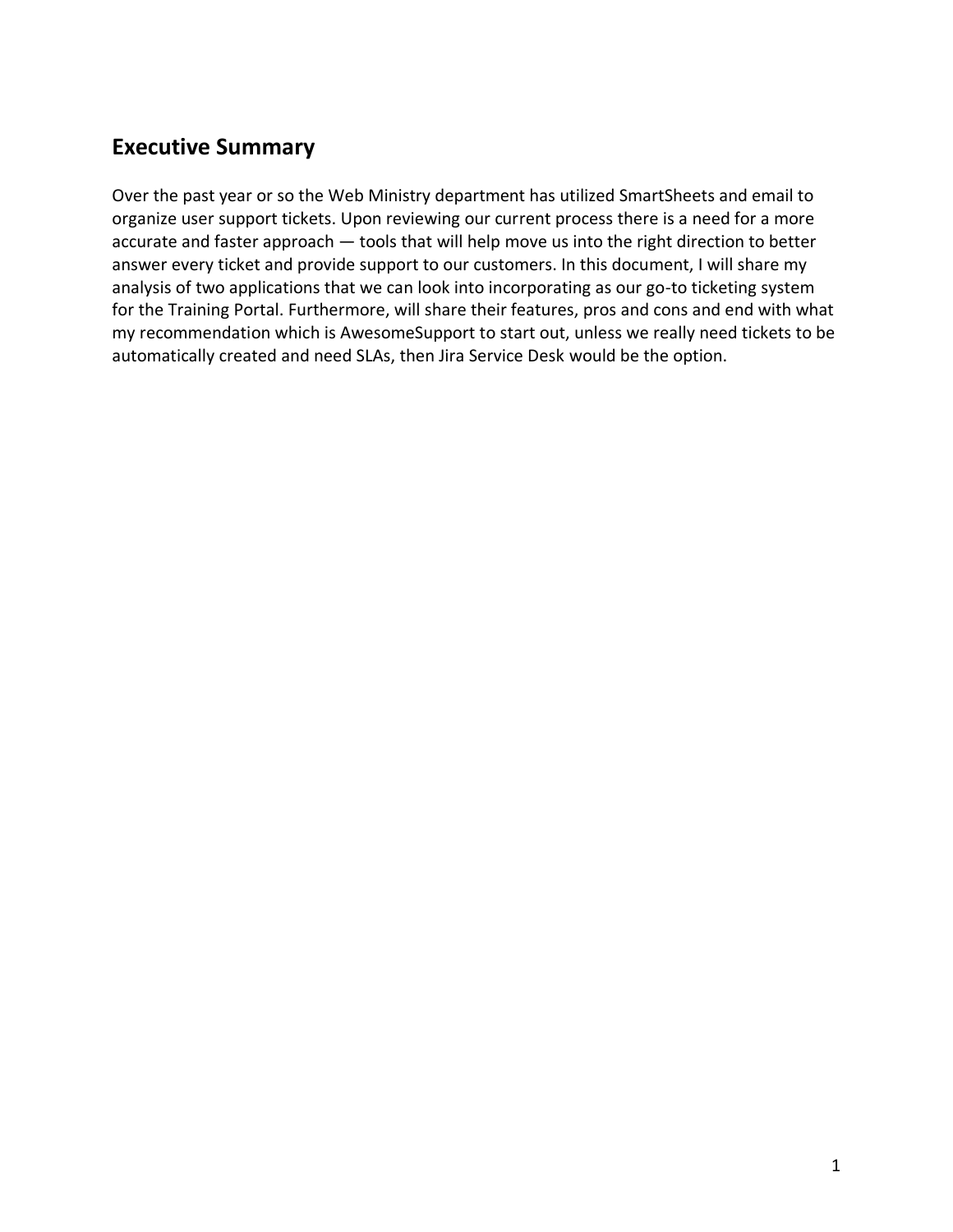# <span id="page-3-0"></span>**Current Process Review**

The tools that we are current utilizing can be improved. As you might sense from seeing the list below that we are using too many mediums just to manage tickets;

- SmartSheets
- Email
- Training Portal Support Form
- Azure DevOps

# <span id="page-3-1"></span>**Software Candidate**

AwesomeSupport — WordPress Plugin (Free). [https://wordpress.org/plugins/awesome](https://wordpress.org/plugins/awesome-support/)[support/](https://wordpress.org/plugins/awesome-support/)

Jira Service Desk — Free - \$10/mo for up to 3 users on the base package. <https://www.atlassian.com/software/jira/service-desk>

Develop Ticketing System

# <span id="page-3-2"></span>**Analysis**

The ticketing system, AwesomeSupport, has a lot of potential to helping us better serve our customers and improve our overall handle of tickets. When we have a better handle on support tickets and requests the better our system will be and the happier our customers. Before diving into the pros and cons we need to look at this from a birds-eye-view of the purpose and goal of the ticketing system should be.

The main purpose of providing a ticketing system to work in conjunction with the Training Portal. The Training Portal already provides content to our customers to help them quickly find solutions to every day problems that arise in managing content in Sitecore. However, we need a way to handle feature requests, bug fixes, and questions and be able to create a report of common questions. With our current medium we have too many avenues that we have to go through in order to manage these requests and things can get really messy fast when we depend on just emails.

In the rest of this analysis, I will break down the features that the candidate provides and list the pros and cons.

## <span id="page-3-3"></span>**AwesomeSupport**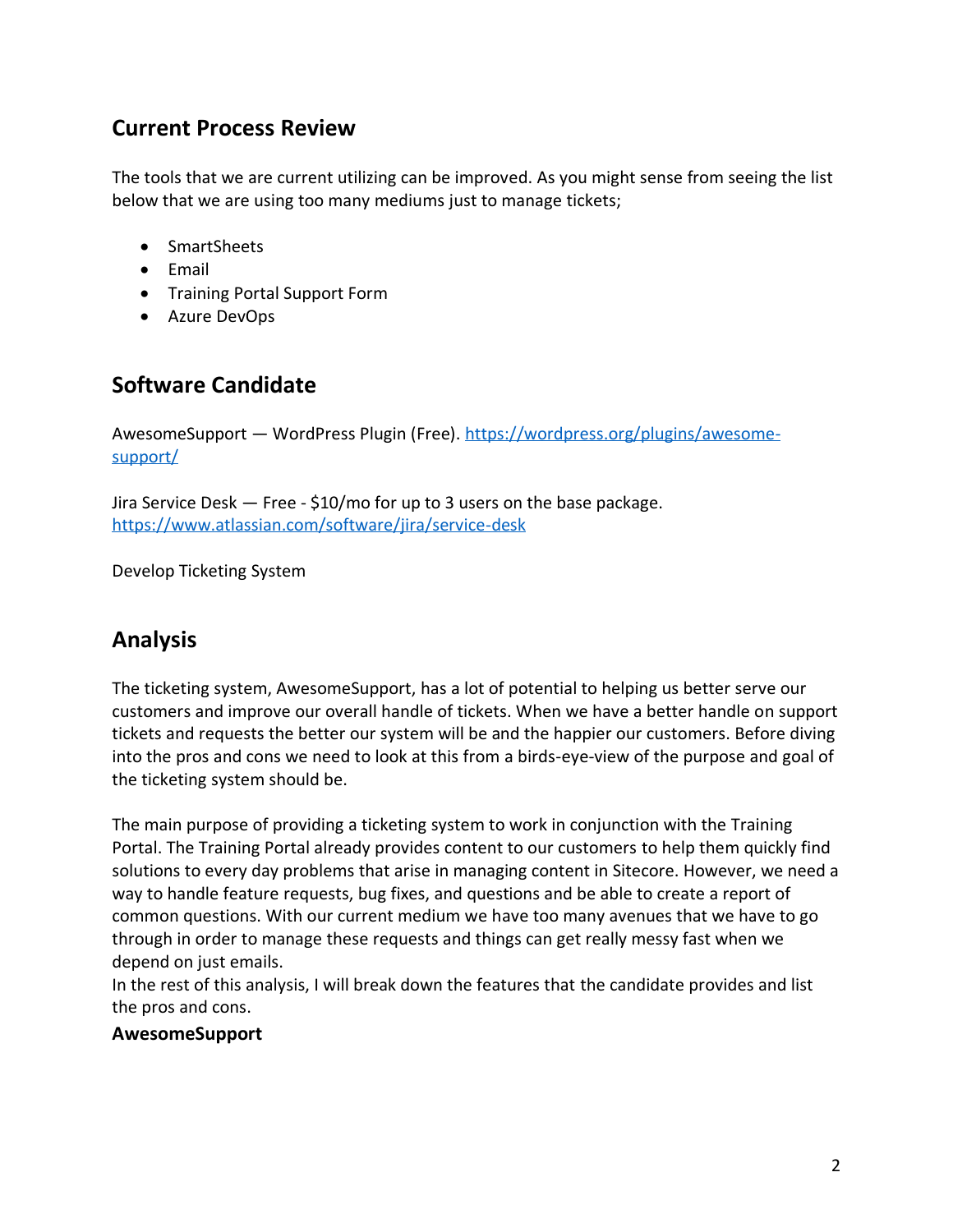This candidate is one that is definitely budget-friendly as it is a free plugin that we would install in our WordPress instance of our Training Portal. We know that having everything in one place is the most ideal solution, so let's take a look at features that AwesomeSupport has to offer.

### <span id="page-4-0"></span>**Features**

Awesome Support is the result of three+ years of work, research, and improvement. It is probably the most powerful helpdesk and support ticketing plugin on the planet. Whether you're a startup that needs just the basics or a major corporation with multiple departments requiring service level agreements and sophisticated ticket routing, we have the functions you need! Seriously – just take a look at all the features you can get (some free, some premium)

#### **General**

- Unlimited Tickets (Free Core)
- Unlimited Agents (Free Core)
- Unlimited Users (Free Core)
- Unlimited Products (Free Core)
- Unlimited Departments (Free Core)
- Unlimited Tags (Free Core)
- Unlimited Custom Priorities (Free Core)
- Unlimited Channels (Free Core)
- Unlimited Custom Statuses and Labels (Premium Custom Status)

#### **Attachments**

- Attach multiple files to tickets (Free Core)
- Control which fiile extensions are allowed for uploads (Free Core)
- Control the maximum file size allowed for uploads (Free Core)
- Drag and Drop files for upload (Free Core)
- Paste images from clipboard to create files for upload (Free Core)
- Store files in most cloud services (Premium Filestack/Filepicker)

#### **E-Commerce**

- Synchronize product lists between Awesome Support and WooCommerce (Free Core)
- Synchronize product lists between Awesome Support and Easy digital downloads (Free Core)
- Validate Envato licenses before tickets can be submitted (Premium Envato Validation)
- Allow users to open tickets directly from WooCommerce (Premium WooCommerce)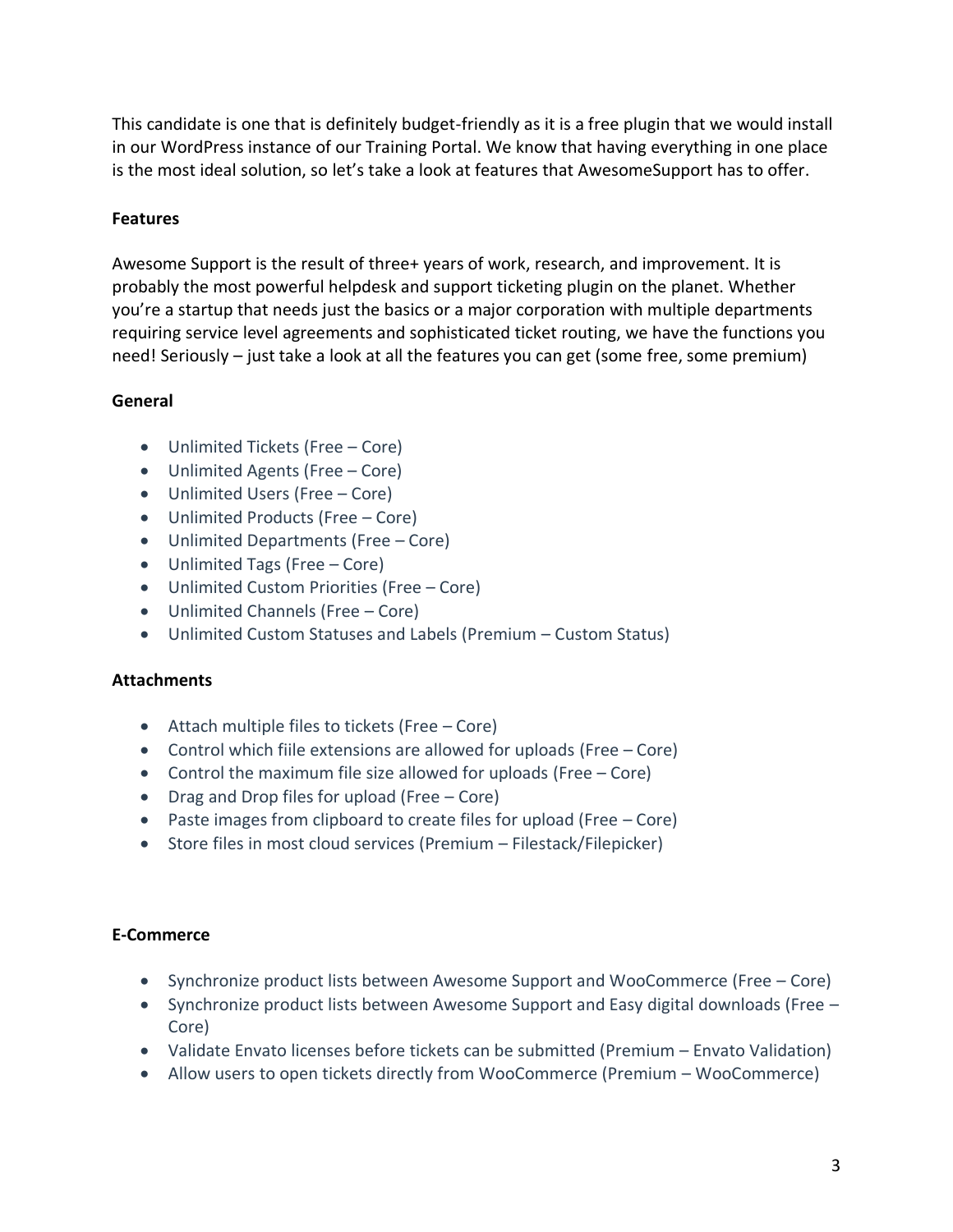- Allow users to open tickets directly from Easy Digital Downloads (Premium Easy Digital Downloads)
- Agents can view key order and custom e-commerce status directly in the ticket (Premium – WC and EDD)

|          | <b>Pros</b>                          | Cons                                         |
|----------|--------------------------------------|----------------------------------------------|
| $\Omega$ | Unlimited Tickets                    | • Premium Packages to extend usability to    |
| $\circ$  | Free, and also has a Premium version | improve ticketing system.                    |
|          | to add more features such as         |                                              |
| $\circ$  | End User reply ticket                | • According to WordPress, this plugin hasn't |
| $\circ$  | <b>Unlimited Agents</b>              | been tested with the latest 3 major releases |
| $\circ$  | Premium Packages include automatic   | of WordPress. It may no longer be            |
|          | FAQ article suggestion for a ticket  | maintained or supporte and may have          |
|          | submission                           | compatibility issues when used with more     |
|          |                                      | recent versions of WordPress.                |
|          |                                      |                                              |
|          |                                      | • Tested up to Version 5.0.9 (Currently on   |
|          |                                      | 5.4.1.                                       |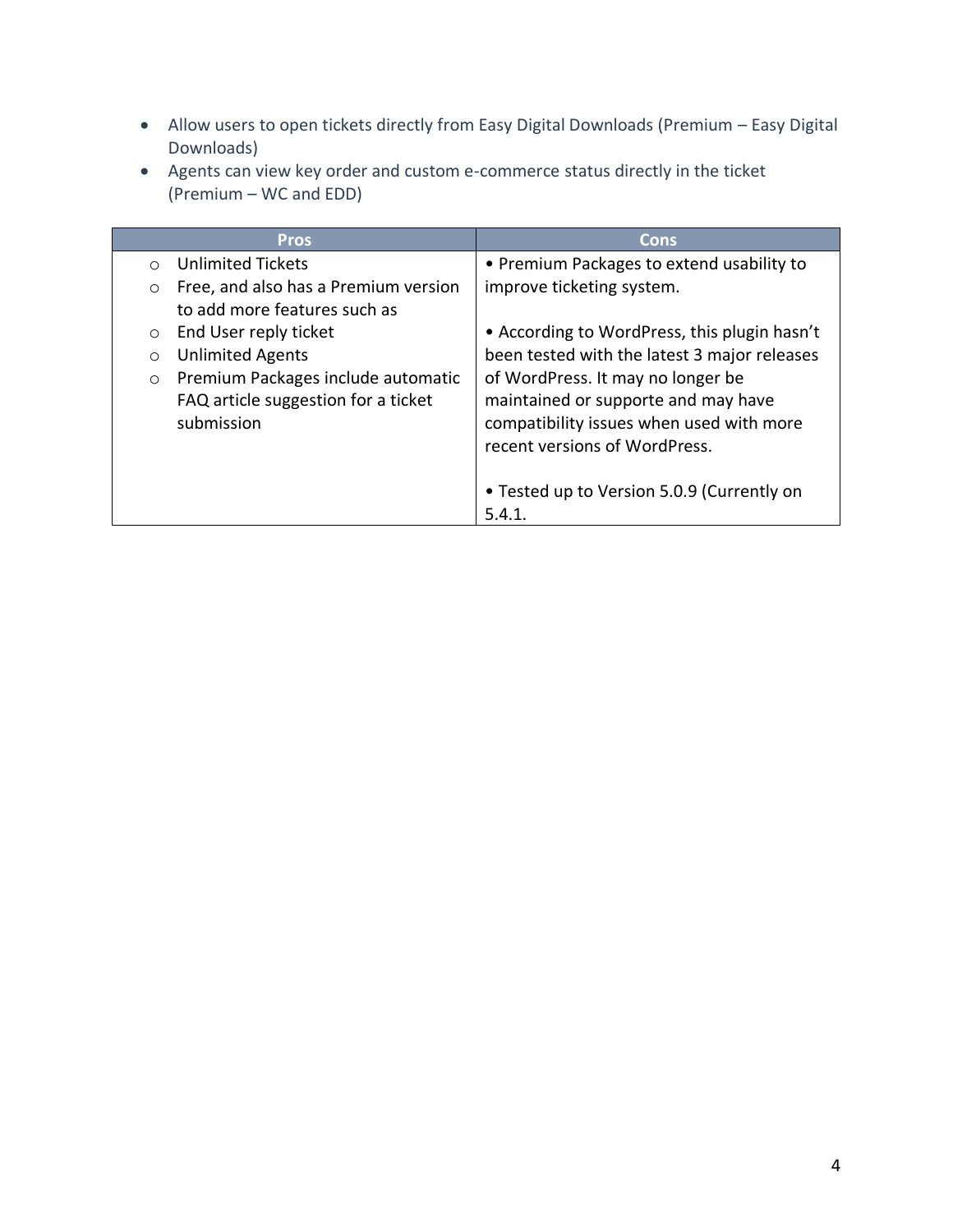## <span id="page-6-0"></span>**Jira Service Desk**

Atlassian makes this product that provides everything that AwesomeSupport has to offer, but comes at a cost: \$10/user/month for up to 3 agents for Cloud or Self-Managed plans.

#### <span id="page-6-1"></span>**Features**

Jira's features cover these areas: Request Management, Incident Management, Problem Management, Change Management, Asset Management and Knowledge Management. You also have the ability to extend the application with tools such as Slack, SalesForce, Trello, and many more. I've looked into integrations with AzureDevOps, but haven't found anything too promising.

|         | <b>Pros</b>                                | Cons                                             |
|---------|--------------------------------------------|--------------------------------------------------|
| $\circ$ | <b>Unlimited Tickets</b>                   | No integration with Training Portal,<br>$\circ$  |
| $\circ$ | Run reports to identify metrics such       | this would need to be a separate                 |
|         | as the number of incidents associated      | entity.                                          |
|         | with a problem record, top problems        | Costs Free $-$ \$10/month for up to 3<br>$\circ$ |
|         | per month, and more.                       | users then jumps to \$80/mo+ for                 |
| $\circ$ | Link problem tickets to incident           | Cloud                                            |
|         | tickets to identify any recurring issues   | Costs \$10 one-time payment for up to<br>$\circ$ |
|         | and start investigating the root cause.    | 3 agents for Self-Managed, or \$2400             |
| $\circ$ | Set up custom automation rules or          | one-time payment for 5 agents.                   |
|         | use built-in rules to handle all manual    | Cloud has 2GB storage<br>$\circ$                 |
|         | tasks. (e.g. Escalate, assign, prioritize, | Limited automation executions for up<br>$\circ$  |
| $\circ$ | Self-service portal                        | to 100 executions per month.                     |
| $\circ$ | Service Level Agreenments (SLAs)           |                                                  |
| $\circ$ | Knowledge Base                             |                                                  |
| $\circ$ | 200+ Integrations                          |                                                  |
| $\circ$ | Smart search - Machine learning            |                                                  |
| $\circ$ | Possibly be able to use this for free      |                                                  |
|         | according to their price sheet on          |                                                  |
|         | Cloud.                                     |                                                  |
| $\circ$ | 30 day trial on Self-Hosted servers        |                                                  |

## <span id="page-6-2"></span>**Develop Ticketing System**

There are advantages to developing our own ticketing system such as we get to define the requirements for the system, build it in-house, and integrate it with the Training Portal to meet our goal. Although, when there are advantages there are also some disadvantages.

#### <span id="page-6-3"></span>**Requirements**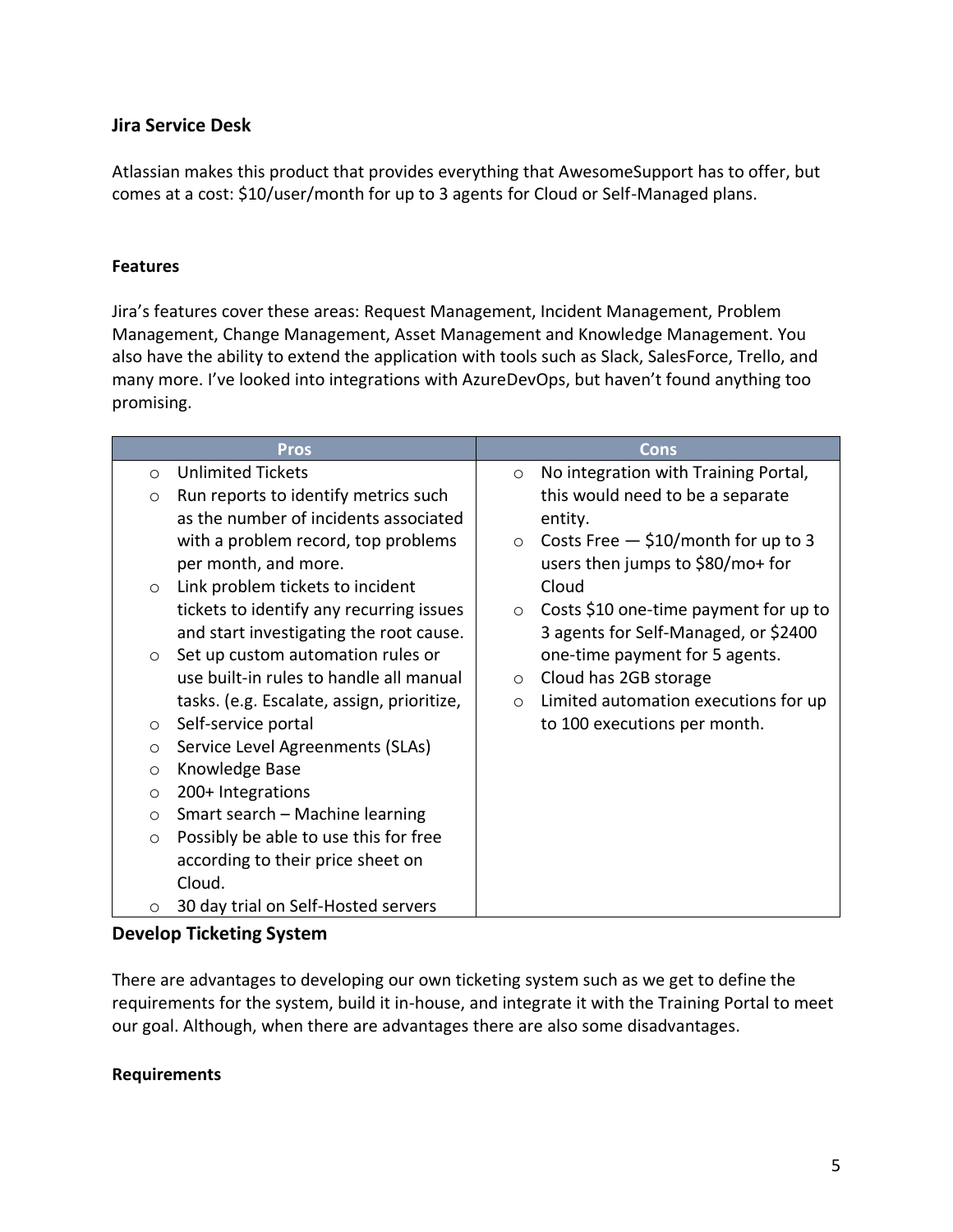- Integrate with Azure DevOps
- Discovery of Azure DevOps API in correlation with how it can be integrated into the Training Portal
- Allow emails to be sent within the system (incoming and outgoing) for ticketing notifications
- Ability to create a new ticket on the frontend and add them to the WordPress **Dashboard**
- Create priorities for each ticket
- Track responses on the Training Portal (both frontend and backend users).
- Create ticketing portal on frontend for the users
- Membership Maintainability
- Create login interface
- Create buckets for New Tickets, Opened Tickets, In Progress, Closed, Resolved
- Ability to notify the original ticket recipient to receive updates on the state of the Azure DevOps ticket that is attached to their original submission
- Ability to attach real-time updates of Azure DevOps tickets to a ticket

| <b>Pros</b>                                  | Cons                                             |
|----------------------------------------------|--------------------------------------------------|
| Save Money<br>$\circ$                        | Time of research and development<br>$\circ$      |
| Built our way<br>$\circ$                     | Not really a fast approach to getting<br>$\circ$ |
| Developed in-house<br>$\circ$                | this to the user as this will take time.         |
| Integrated with Azure DevOps<br>$\circ$      | An estimated 3-6 months                          |
| (hopefully)                                  |                                                  |
| Ease-of-use for both end users<br>$\bigcap$  |                                                  |
| Users will be able to track the<br>$\bigcap$ |                                                  |
| progress of their submissions if it's a      |                                                  |
| feature request or bugfix.                   |                                                  |
|                                              |                                                  |

# <span id="page-7-0"></span>**Conclusion**

At the end of the day we want to lower costs on the ticketing system but allow this program to improve daily tasks. Installing AwesomeSupport is not only beneficial from a pricing standpoint but has a lot of features that we can utilize out of the box. Another plus to using this plugin is that it stays in one place. However, if we are going to continue utilizing emails my recommendation would be to move to Jira Service Desk Self-Managed and host this ourselves. We can always run a trial on these two applications to see which one is best suited for what we are looking for. Since we are looking for a more integrated system with the Training Portal AwesomeSupport wins, but when it comes to providing alternative channels for users to submit their tickets and provide SLA's Jira Service Desk would be the way to go as well.